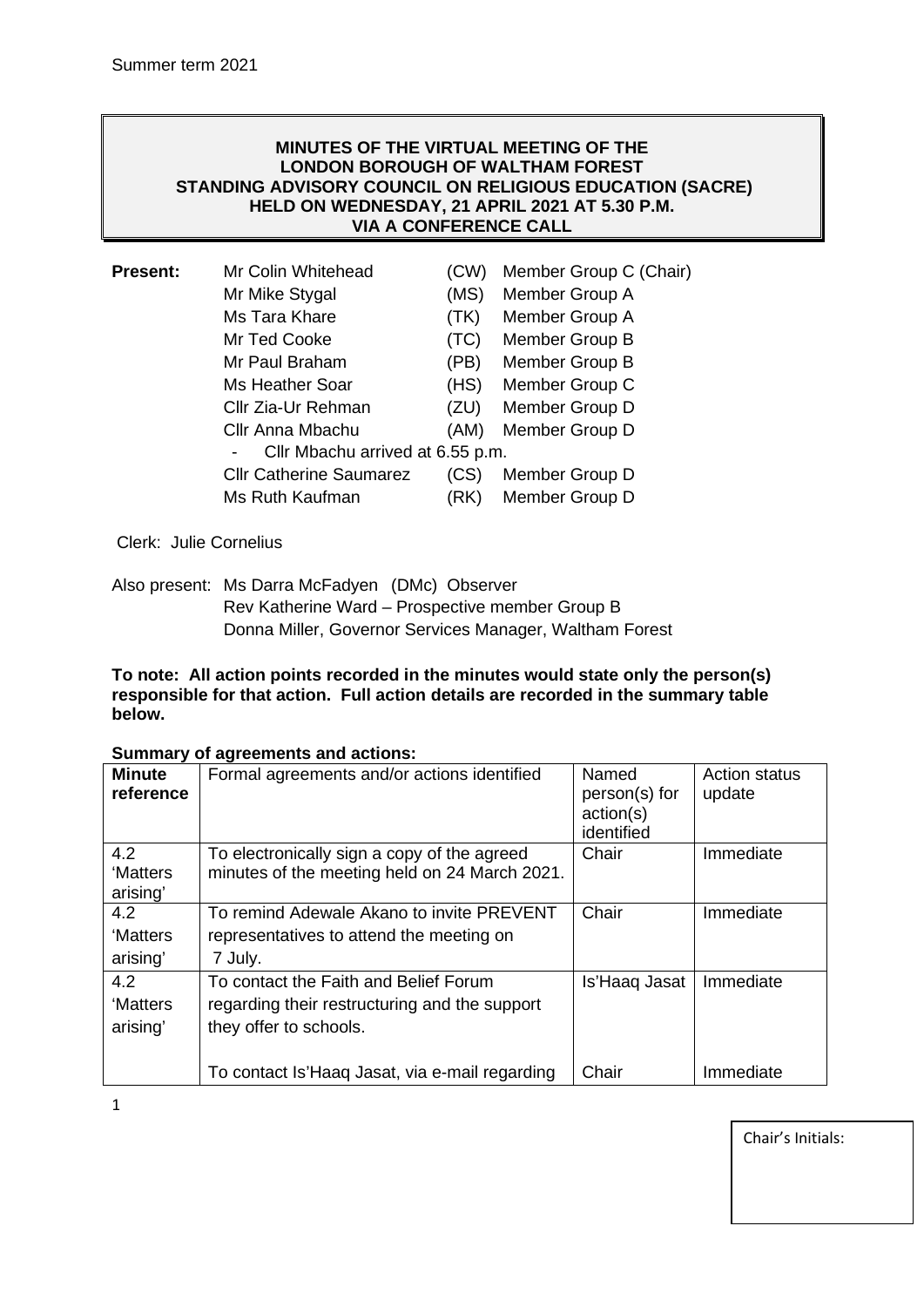|          | the Faith and Belief Forum.                         |                    |            |
|----------|-----------------------------------------------------|--------------------|------------|
| 4.2      | To follow up with a Council Officer who had         | <b>Cllr Sweden</b> | As soon as |
| 'Matters | agreed to assist in recruiting someone with an      |                    | possible.  |
| arising' | interest in joining the SACRE.                      |                    |            |
| 4.2      | To discuss with Donna Miller, recruitment of        | <b>Ted Cooke</b>   | As soon as |
| 'Matters | representatives from the Romanian and Greek         |                    | possible.  |
| arising' | Churches.                                           |                    |            |
| 4.2      | To clarify the eligibility criteria with regard to  | Donna Miller       | As soon as |
| 'Matters | SACRE membership.                                   |                    | possible.  |
| arising' |                                                     |                    |            |
| 4.2      | To follow up regarding attendance at the            | Darra              | Immediate  |
| 'Matters | <b>NASACRE Conference.</b>                          | McFadyen           |            |
| arising' |                                                     |                    |            |
| 6.1      | To read the Safeguarding checklist and send         | <b>Members</b>     | Immediate  |
|          | any comments to Darra McFadyen.                     |                    |            |
| 6.1      | To run a report to identify who had not yet         | Donna Miller       | Immediate  |
|          | confirmed they had read the KCSIE document.         |                    |            |
| 7.       | To circulate the School Survey.                     | Donna              | Within one |
|          |                                                     | Miller/Darra       | week       |
|          |                                                     | McFadyen           |            |
|          | DRAFT ANNUAL REPORT 2020/2021                       |                    |            |
| 8.       | To collate statutory attainment data and e-mail     | Darra              | Immediate  |
|          | to the Chair.                                       | McFadyen           |            |
|          |                                                     |                    |            |
| 8.       | To collate information regarding the faith and      | Is'Haaq            | Immediate  |
|          | belief work in schools.                             | Jasat/Darra        |            |
|          |                                                     | McFadyen           |            |
|          |                                                     |                    |            |
| 8.       | To provide a summary of the World Faiths            | Ruth               | Immediate  |
|          | document.                                           | Kaufman            |            |
| 9.2      | To discuss the implementation of teacher            | Darra              | Immediate  |
|          | support groups.                                     | McFadyen/          |            |
|          |                                                     | Chair              |            |
| 9.3      | To look into inviting a guest speaker to the        | Chair              | Immediate  |
|          | AGM taking place in September, 2021.                |                    |            |
| 10.1     | Date of next meeting:                               | All                |            |
|          | Wednesday, 7 July at 5.30 p.m. This will be a       |                    |            |
| 10.2     | virtual meeting.                                    | All                |            |
|          | <b>Agenda items:</b><br>1. Safeguarding Annual Plan |                    |            |
|          | 2. Results from the school survey                   |                    |            |
|          | 3. Planning meeting on 5 May                        |                    |            |
|          | 4. To discuss support network for teachers.         |                    |            |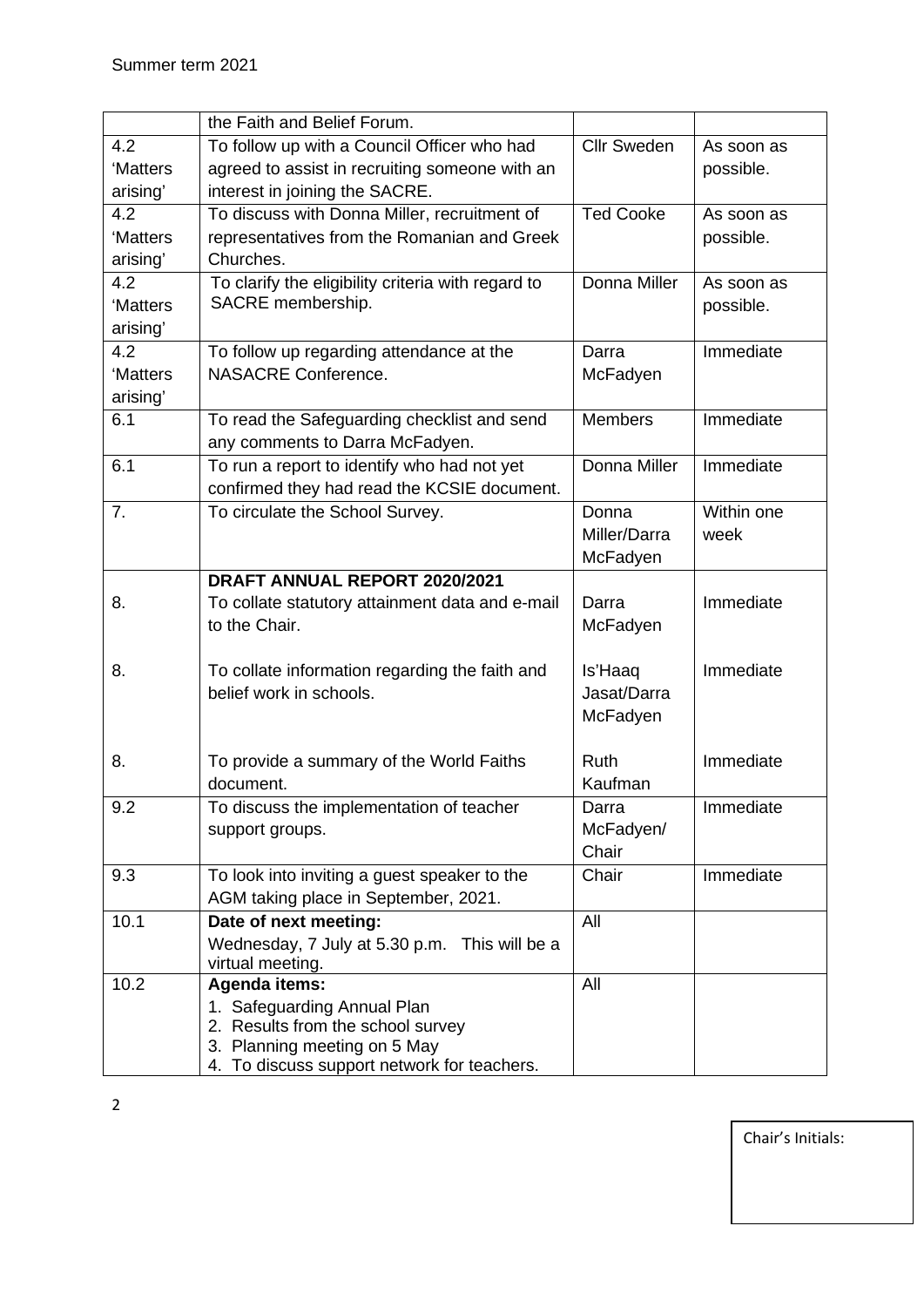| 5. The Hub                                      |  |
|-------------------------------------------------|--|
| Agenda Items carried over                       |  |
| 1. To review a later start time for forthcoming |  |
| meetings and next year, to consider             |  |
| different days on which to meet.                |  |

## **1. WELCOME, INTRODUCTIONS AND APOLOGIES FOR ABSENCE**

- 1.1 Colin Whitehead, Chair, welcomed everyone to the meeting. All present introduced themselves.
- 1.2 Apologies for absence received and accepted Apologies were received and accepted from Mr Keith Pilling who is unable to attend virtual meetings, Cllr Richard Sweden, Mr Adewale Akano and Mr Is'Haaq Jasat.

*Mr Keith Pilling had given his apologies some time ago stating that he would not be able to attend meetings on Zoom due to his visual disability.*

1.3 Apologies for absence not received Apologies were not received from Mr Tarsem Bhogal, Mr Lashanna Hamilton, Mr Said Looch, Ms Katharine O'Brien, Mr Dermott O'Neil and Fr Alex Summers.

## 1.4 Quorum

The meeting was quorate, with a representative from each member group in attendance.

## **2. DECLARATIONS OF INTEREST**

- 2.1 Clerk to confirm receipt of declarations as listed on Governor Hub Members, who had not yet completed a Declaration of Interest, were reminded to do this (via Governor Hub) within the next few days.
- 2.2 Members to declare any personal or pecuniary interests in this meeting's agenda items

There were no declarations made.

### **3. THE HUB PRESENTATION**

It was agreed this would be deferred but in the interim, the following was noted.

Darra McFadyen said the Hub is used to communicate with schools and it was planned for Fearne Edwards to show members how they could use the Hub for this purpose. An example of this would be the schools' survey, which it was anticipated, should be available to upload to the Hub in the summer term. The intention is for the SACRE to use the Hub more effectively. Darra McFadyen referred to some schools asking what the SACRE does and how does it help schools to teach R.E more effectively. Ted Cooke, as an advocate of the Hub, agreed that it enables easier access to information. Donna Miller said the purpose of the Hub was to ensure that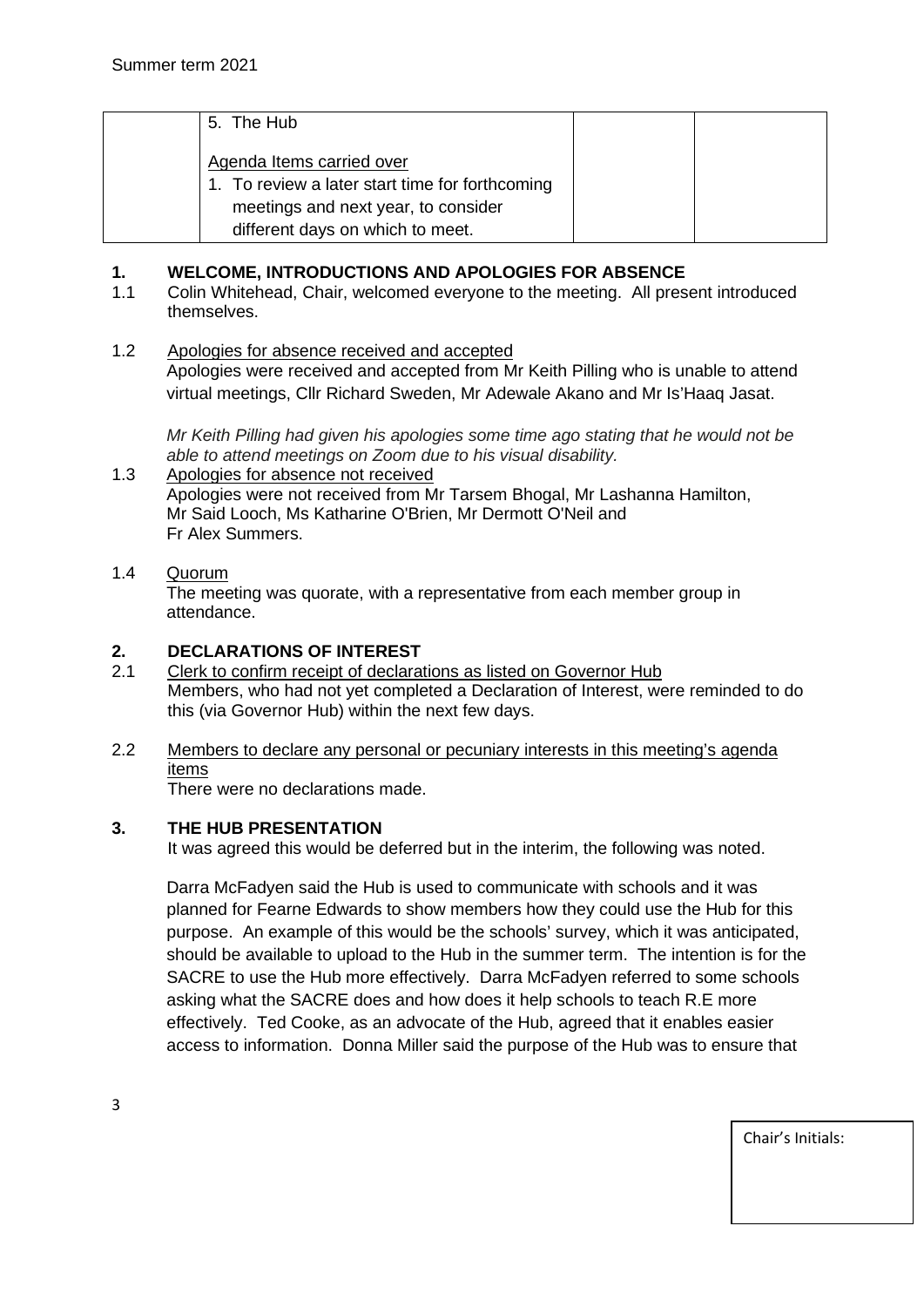everything schools needed to access, in terms of policies, etc., was in one place. Members can also access resources via hyperlinks.

In response to the Chair asking if schools had responded to the request for information regarding collective worship and assemblies, Darra McFadyen said no responses to date were received. T

To conclude, the Chair said the Hub was a powerful resource through which to communicate information to schools and additionally, was a resource to inform schools that the SACRE exists and is looking to support effective R.E., both for teachers and pupils.

## **4. MINUTES OF THE MEETING HELD ON 24 MARCH 2021**

- 4.1 The minutes were **agreed** as a true and accurate record. The Chair would electronically sign a copy of the minutes, via Governor Hub. **Action: Chair**
- 4.2 Matters arising

An action update status was provided in the table below, together with any additional information.

| <b>Minute</b><br>reference | Formal agreements and/or actions<br>identified                                                                                   | <b>Named</b><br>person(s)<br>for action(s)<br>identified | <b>Action status</b><br>update |
|----------------------------|----------------------------------------------------------------------------------------------------------------------------------|----------------------------------------------------------|--------------------------------|
| 2.1                        | To send a reminder to those members who<br>had not yet completed their annual declaration<br>of personal and pecuniary interest. | Donna Miller                                             | <b>Completed</b>               |
| 3.1                        | To electronically sign (via Governor Hub) a<br>copy of the agreed minutes of 27 January<br>2021.                                 | Chair                                                    | <b>Completed</b>               |
| 3.2                        | To convene a Working Party to discuss the                                                                                        | Darra                                                    | Completed -                    |
| 'Matters                   | Annual Plan.                                                                                                                     | McFadyen                                                 | to take place                  |
| arising'                   |                                                                                                                                  |                                                          | on 05/05/2021                  |
|                            |                                                                                                                                  |                                                          | at 5.30 p.m.                   |
| 3.2                        | To invite PREVENT representatives to attend                                                                                      | Adewale                                                  | C/forward                      |
| 'Matters<br>arising'       | the meeting on 7 July.                                                                                                           | Akano                                                    |                                |
| 3.2                        | To make contact with Beth at Chingford                                                                                           | Darra                                                    | <b>Completed</b>               |
| 'Matters<br>arising'       | Foundation school.                                                                                                               | McFadyen                                                 |                                |
| 3.2                        | To circulate and upload to Governor Hub, the                                                                                     | Darra                                                    | <b>Completed</b>               |
| 'Matters                   | syllabus presentation by RE Today.                                                                                               | McFadyen                                                 |                                |
| arising'                   |                                                                                                                                  |                                                          |                                |
| 3.2                        | To contact the Faith and Belief Forum                                                                                            | Is'Haaq Jasat                                            | C/forward.                     |
| 'Matters                   | regarding their restructuring and the support                                                                                    |                                                          |                                |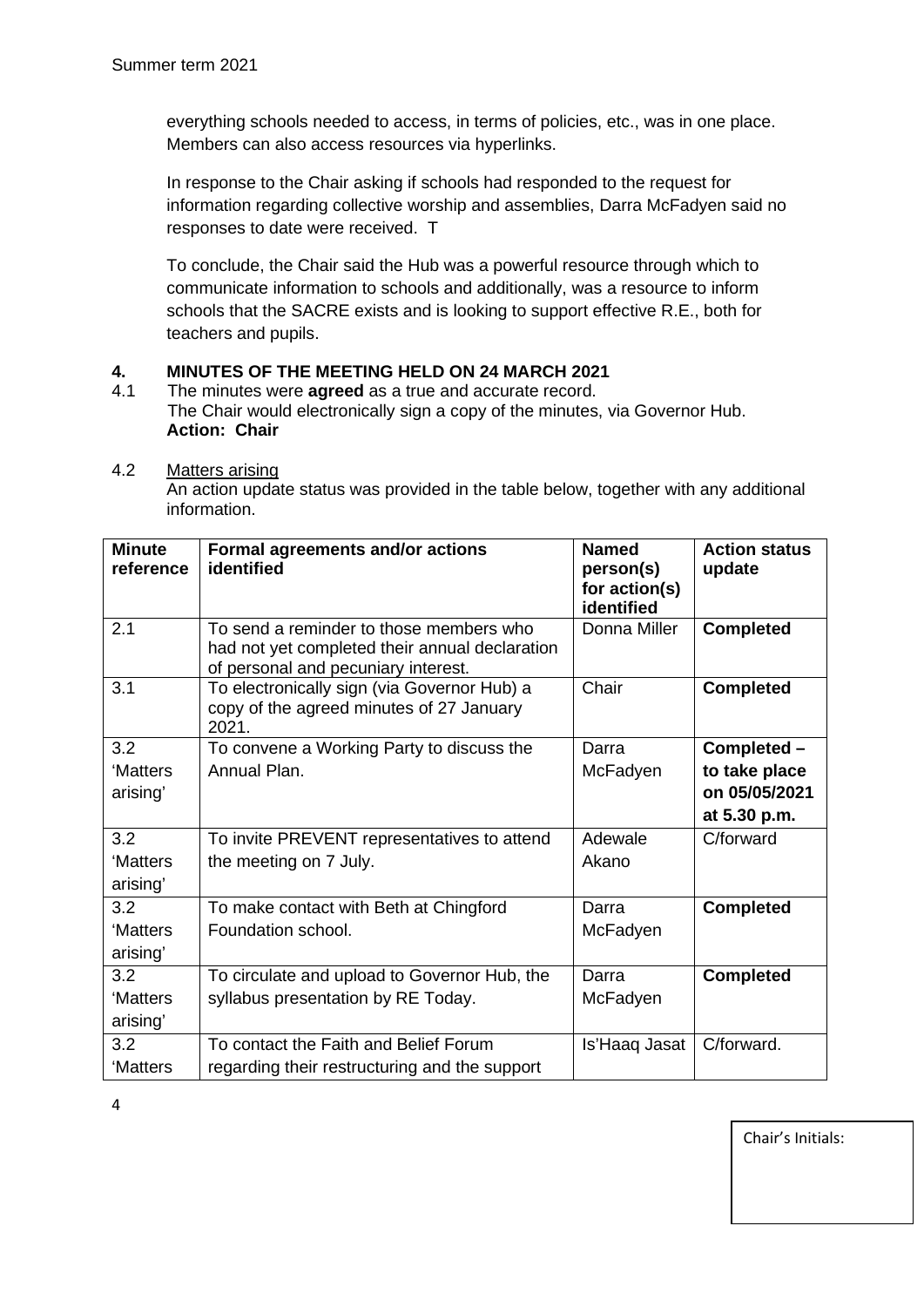| arising'         | they offer to schools.                             |                    |                  |
|------------------|----------------------------------------------------|--------------------|------------------|
| 3.2              | To follow up with a Council Officer who had        | <b>Cllr Sweden</b> | C/forward        |
| 'Matters         | agreed to assist in recruiting someone with an     |                    |                  |
| arising'         | interest in joining the SACRE.                     |                    |                  |
| 3.2              | To provide an update regarding anyone from         | Is'Haaq Jasat      | <b>Completed</b> |
| 'Matters         | the Muslim faith who would be interested in        |                    |                  |
| arising'         | joining the SACRE and to then update the           |                    |                  |
|                  | Chair.                                             |                    |                  |
| 3.2              | To make contact with representatives from the      | <b>Ted Cooke</b>   | C/forward, See   |
| 'Matters         | Romanian and Greek Churches.                       |                    | additional       |
| arising'         |                                                    |                    | notes below.     |
| 3.2              | To forward to Governor Services, details of the    | <b>Tara Khare</b>  | <b>Completed</b> |
| 'Matters         | person from the Bah'hai community, interested      |                    |                  |
| arising'         | in joining the SACRE.                              |                    |                  |
| 4.2              | To clarify the eligibility criteria with regard to | Donna Miller       | C/forward.       |
|                  | SACRE membership.                                  |                    | See additional   |
|                  |                                                    |                    | notes below.     |
| 4.2              | To e-mail (via GOV HUB) to all members, a          | Chair              | <b>Completed</b> |
|                  | document relating to recruitment and invite        |                    |                  |
|                  | volunteers to a working party.                     |                    |                  |
| 5.1              | To contact Fearne Edwards regarding the            | Darra              | <b>Completed</b> |
|                  | placement of School Guidance on Hub                | MFadyen            |                  |
| $\overline{5.2}$ | To comment on the Ramadan collective               | <b>Members</b>     | <b>Completed</b> |
|                  | guidance.                                          |                    |                  |
|                  | To contact Darra McFadyen once comments            | Chair              | <b>Completed</b> |
|                  | were received from members.                        |                    |                  |
| 5.2              | Place update on School newsletter with links to    | Darra              | <b>Completed</b> |
|                  | new school guidance.                               | MFadyen            |                  |
| 6.               | To produce a profile document regarding the        | Darra              | <b>Completed</b> |
|                  | reporting of safeguarding concerns.                | McFadyen           |                  |
| 7.1              | To follow up regarding attendance at the           | Darra              | C/forward        |
|                  | <b>NASACRE Conferences.</b>                        | McFadyen           |                  |

## **To make contact with representatives from the Romanian and Greek Churches:**

Ted Cooke had held a number of conversations with the Romanian Churches, some of which had expressed an interest. However, due to the COVID pandemic, it was not possible to meet with any interested parties. It had been difficult to make contact with the Greek Orthodox Churches.

### **Action: Ted Cooke**

### **To clarify the eligibility criteria with regard to SACRE membership:**

Donna Miller had contacted Legal and Democratic Services who currently, were unable to respond due to the impending elections.

## **Action: Donna Miller**

5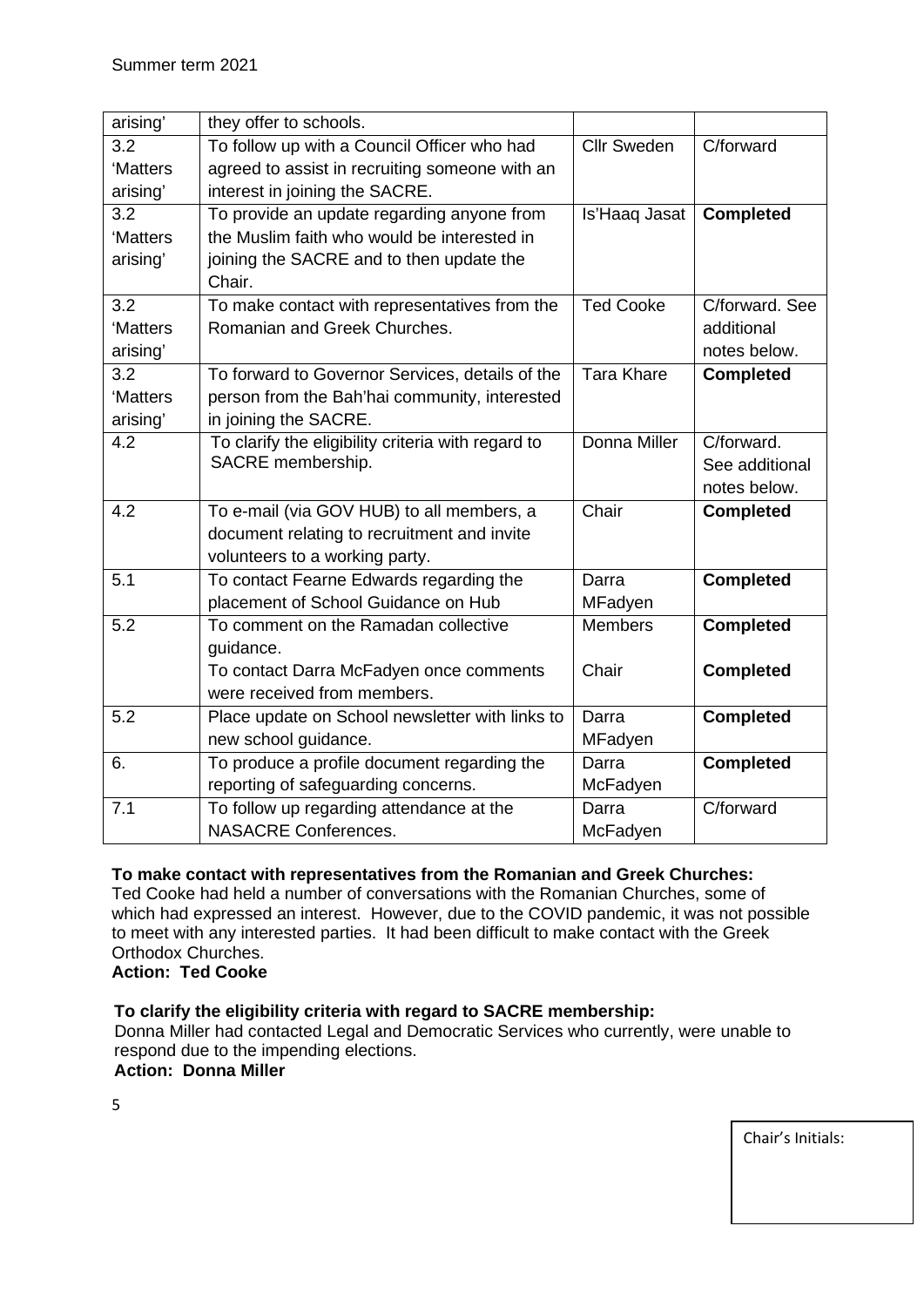## **5 MEMBERSHIP AND RECRUITMENT**<br>5.1 Confirmation of membership

### Confirmation of membership

Clerk to confirm existing constitution and membership - list attached This was confirmed.

It was agreed at the last meeting to invite potential members to meetings prior to them joining the SACRE. A Working Party, of which the Chair and Donna Miller were members, was established to fill current vacancies.

## 5.2 Draft Recruitment process document for approval

The Chair said it had been difficult to establish a procedure to make appointments to the SACRE. Donna Miller shared on screen, with members, the process by which this would take place.

The document proposed setting up a Working Party to discuss vacancies and potential members and to then work with the Local Authority to make the appointment.

The Chair had shared the document with members prior to the meeting and had asked for volunteers to join the Working party. Tara Khare had kindly agreed to join

The Chair discussed the application form in which prospective members would confirm acknowledgment of the membership criteria. They would also sign the Code of Conduct.

Donna Miller said that as DBS (Disclosure and Barring Service) checks were not undertaken, a character reference and confirmation of I.D. should be sought from prospective members, prior to making an appointment.

In response to the Chair asking for other volunteers to join the Working Party, Ruth Kaufman said she would be happy to join for the first year. Darra McFadyen would be happy to attend as an observer. Mike Stygal said it was previously discussed that there should be one person from each member group on the Working Party and it was agreed this would be reviewed.

Members **agreed** unanimously to adopt this process and to fill outstanding appointments.

## 5.3 Creation of welcome pack to new members

The Working Party would work together to compile a welcome pack for new members.

## **6. SAFEGUARDING IN SETTINGS**

Safeguarding Lead member role profile

The meeting scheduled today for Darra McFadyen and Donna Miller to meet with the Waltham Forest LADO (Local Authority Designated Officer), did not proceed; the LADO was unable to attend. Darra McFadyen referred to the 'roles and

6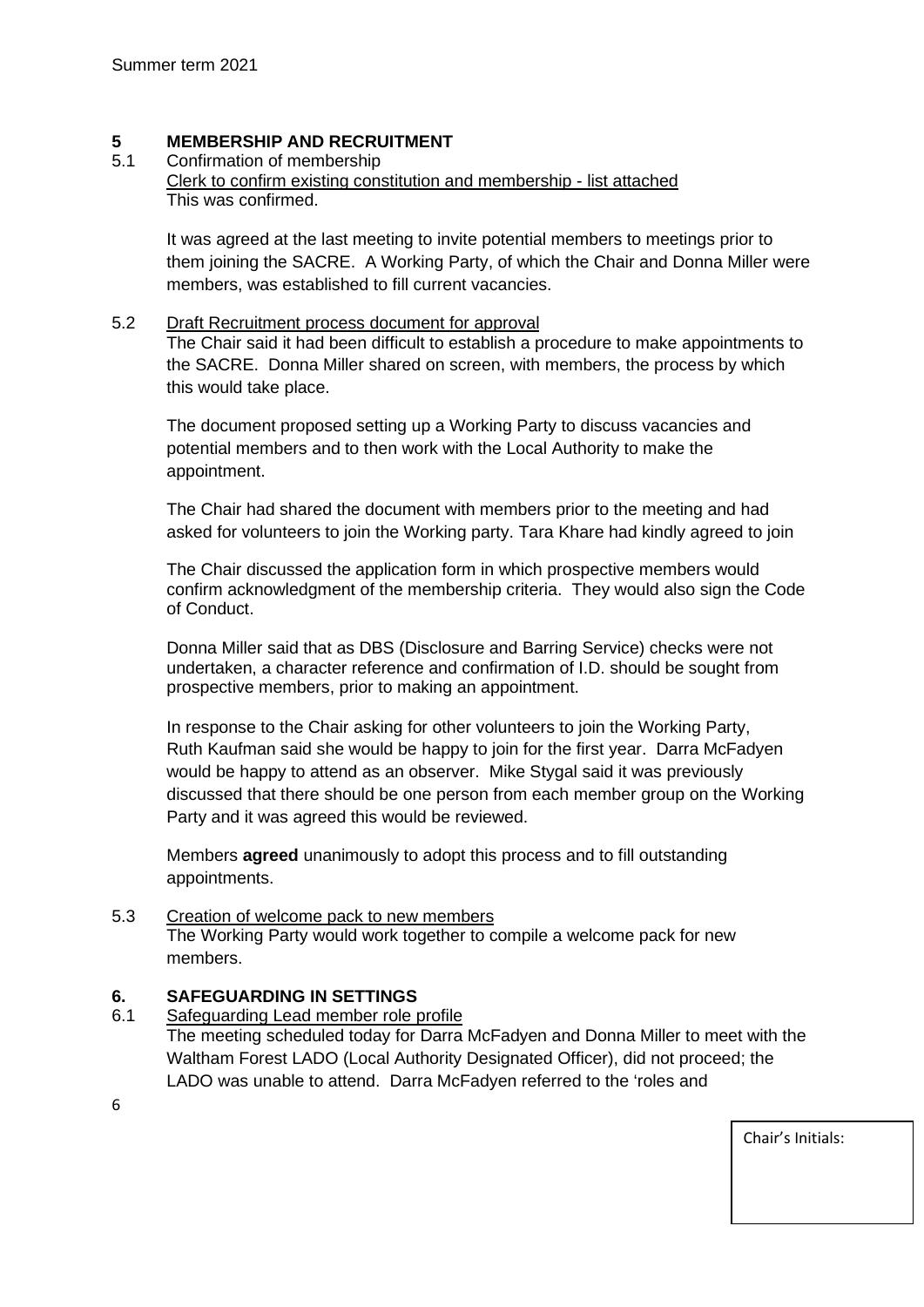responsibilities' document which she wanted to share with the LADO. This is to enable the SACRE to have more of a role in ensuring that safeguarding in schools and settings improves.

Darra McFadyen said SACRE members needed to understand what a serious topic, safeguarding was and that all members should read the KCSIE (Keeping Children Safe In Education) document. There should be a SACRE Safeguarding Lead to ensure there is up-to-date knowledge of safeguarding in schools. Meetings should take place with the LADO on an annual basis but it was emphasised that this was not to take direct responsibility for safeguarding in schools.

Darra has uploaded information to Governor Hub.

The PREVENT strategy was discussed and if members were aware of their role in relation to this. Schools look at this as part of safeguarding. Members should comment via Governor Hub and discuss this, where relevant with the LADO.

Mike Stygal referred to communication regarding safeguarding and that when the Faith and Belief Forum started, it would have been beneficial to flag up safeguarding expectations; there are occasions when safeguarding is mentioned.

Darra McFadyen said we need to recognise that each setting will have very clear safeguarding procedures and that schools have a Designated Safeguarding Lead. The Waltham Forest LADO had highlighted that there were some practices in some faith settings that were of concern. In response, Mike Stygal referred to the Waltham Forest Inter Faith Group and Faith communities; Darra McFadyen said she believes these groups do talk to the SACRE. The LADO is not convinced these groups are carrying out their responsibilities. Mike Stygal said in an official capacity, the SACRE should not be involved. Mike Stygal said he believes there is a still an element of suspicion regarding PREVENT and that caution should be exercised in this respect.

Darra requested that members read the checklist and to send any comments including if anything should be added. **Action: Members**

The Chair said once an appointment to the SACRE Safeguarding Lead was made, this person, as the named individual, could immediately make contact with relevant Officers to share any concerns. This person would also lead on the safeguarding perspective at meetings.

Darra McFadyen referred to the KCSIE document, reiterating that everyone should sign to confirm they have read this. This is set up on Governor Hub as a confirmation document, i.e. it has a declaration tab. Donna Miller will run a report to list those members who have not yet completed this. **Action: Donna Miller**

Darra McFadyen will meet with the LADO and report back at the next meeting.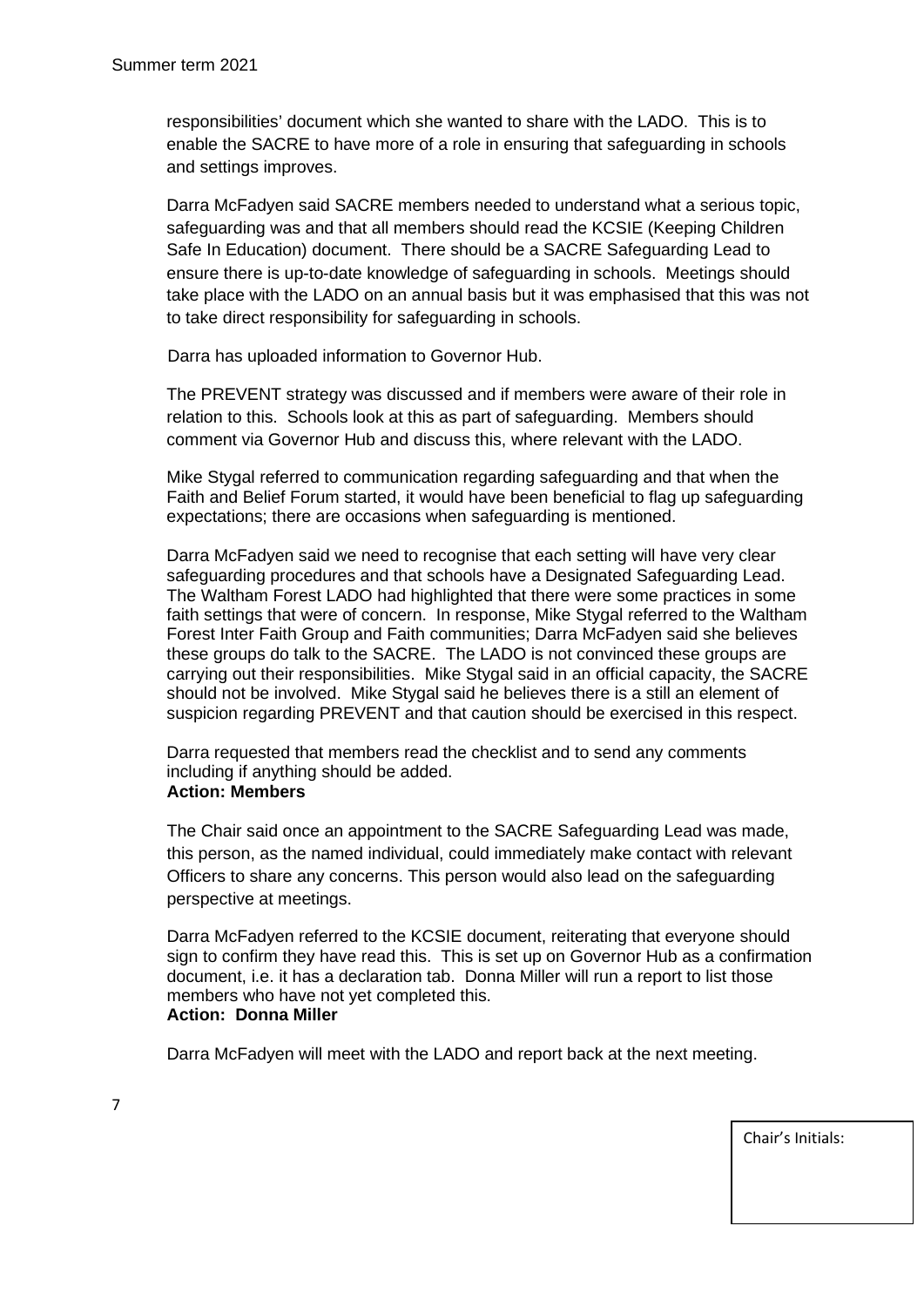### 6.2 Safeguarding Lead member appointment **Deferred agenda item: Safeguarding Lead member appointment**

## **7. SCHOOL SURVEY**

The date by which to circulate this, is to be agreed. Additionally, to record what was learned from the responses to the survey; Darra McFadyen confirmed she would be happy to prepare a report on this.

It was agreed this should be circulated next week and for schools to return this by half term.

## **Action: Darra McFadyen and Donna Miller**

Responses would be reviewed in term summer 2 and reported back at the next meeting.

The Chair said consideration should be given to strategies that might ensure a greater survey response. Cllr Catherine Saumarez said there were six weeks until half term which should allow sufficient time for completion. Donna Miller confirmed that when launched, the survey would be uploaded to Governor Hub.

Ruth Kaufmann offered to help with the analysis of the survey responses.

## **8. DRAFT ANNUAL REPORT 2020/2021**

The Chair referred to the following information that should be included in the report.

1. Statutory attainment **Action: Darra McFadyen**

2. Information on faith and belief work undertaken in schools. **Action: Is'Haaq Jasat and Darra McFadyen**

3. World Faiths document Ruth Kaufman would provide a summary of this. **Action: Ruth Kaufman**

The Chair said the aim was to have a good draft to be presented for review at the next meeting.

## **9. ANY OTHER BUSINESS**

9.1 Reminder of the NASACRE conference: **Monday 24 May 2021** – to be held virtually through Zoom. The programme for the day is now on the **[website](https://protect-eu.mimecast.com/s/8y6_CZ819FP3zlnIZxO0C?domain=nasacre.us6.list-manage.com)**.

Darra McFadyen has uploaded a document to Governor Hub, which explains to members how to apply to attend the NASACRE Conference; applications need to be made by 14 May and can be made direct via Governor Hub. The Conference would take place virtually and therefore the cost was minimal. This is an all day event, taking place on 25 May.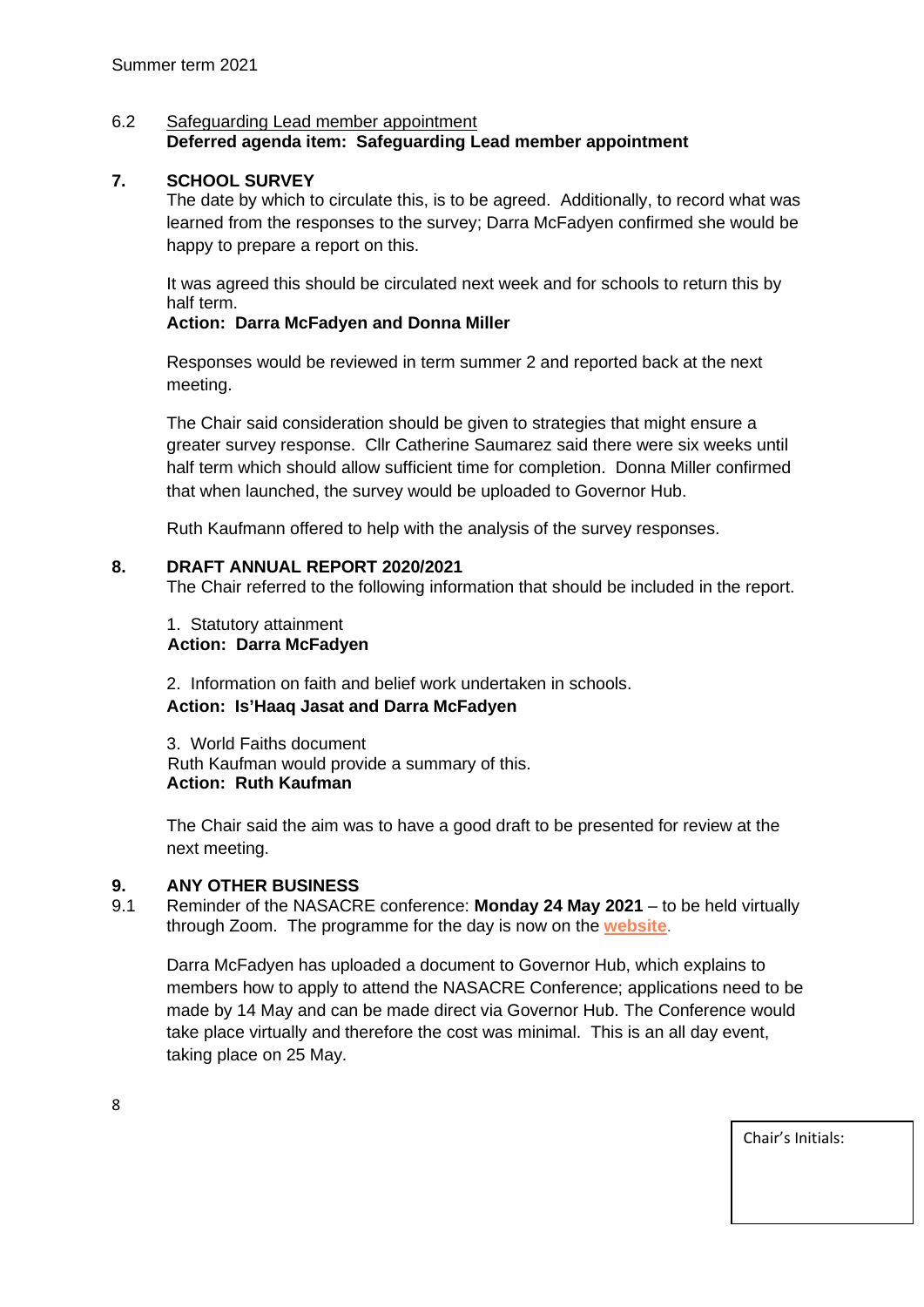Mike Stygal, who had attended several of these conferences, said they were very worthwhile. They provided a much clearer picture of what is going on, together with an interesting insight into how R.E. functions in other SACREs, on a national basis. Ted Cooke concurred that they provide a perspective and enable comparisons with other SACREs.

9.2 Donna Miller had received a query addressed to the SACRE from an organisation called Insight UK which represents the Hindu community. Details of the agreed syllabus and how much Hindu featured within this, was requested. The agreed syllabus is under copyright and the Chair suggested therefore that a summary of the agreed syllabus could perhaps be issued; following agreement from RE Today. Mike Stygal suggested they should be signposted to RE Today and discussion took place regarding signposting the organisation to the statutory requirements. In response, the Chair said that was why he was suggesting that a summary was posted on Governor Hub. It was noted that on the Local Authority website, you are directed to the RE Today website and if a school, you could only access this using a password.

Heather Soar said the agreed syllabus had to be implemented by September and she asked if feedback from schools was being received. It would be very helpful to be supported by the SACRE but it was important to know what schools were already doing and she referred to the approach taken at the school at which she worked. In response to Darra McFadyen saying the survey incorporated those questions, Heather Soar said but teachers needed help to meet together to discuss this. Darra McFadyen said a letter was sent to those who attended the agreed syllabus conference from both Primary and Secondary schools, to ask what they were doing but to date only two responses were received. The Chair said the survey of parents and others did raise questions and with criticism received from some parents who did not feel that Hinduism was taught well enough in schools. The Chair recommended that Members read the report which applied to all religions and beliefs.

Ruth Kaufman said the important thing was to teach what the different types of Hinduism have in common. The CRE report stated this was not our responsibility. Additionally, there were many pressure groups whose analytical expertise varied and whose ability to conduct surveys without genuine, random samples, was limited.

Darra McFadyen said the whole basis of the new agreed syllabus, was for children to question how, for example, as a Muslim, Christian or Hindu, did this affect your everyday life and to share this with fellow pupils in your class or group; this was about asking questions. Ruth Kaufman said and also for pupils to know that a Hindu or Jew in their class was not necessarily representative of the whole of that specific community and to then question what was different.

The Chair said support for teachers was sparse and teachers probably had a limited view of the religions of which they were unaware. There was a major problem if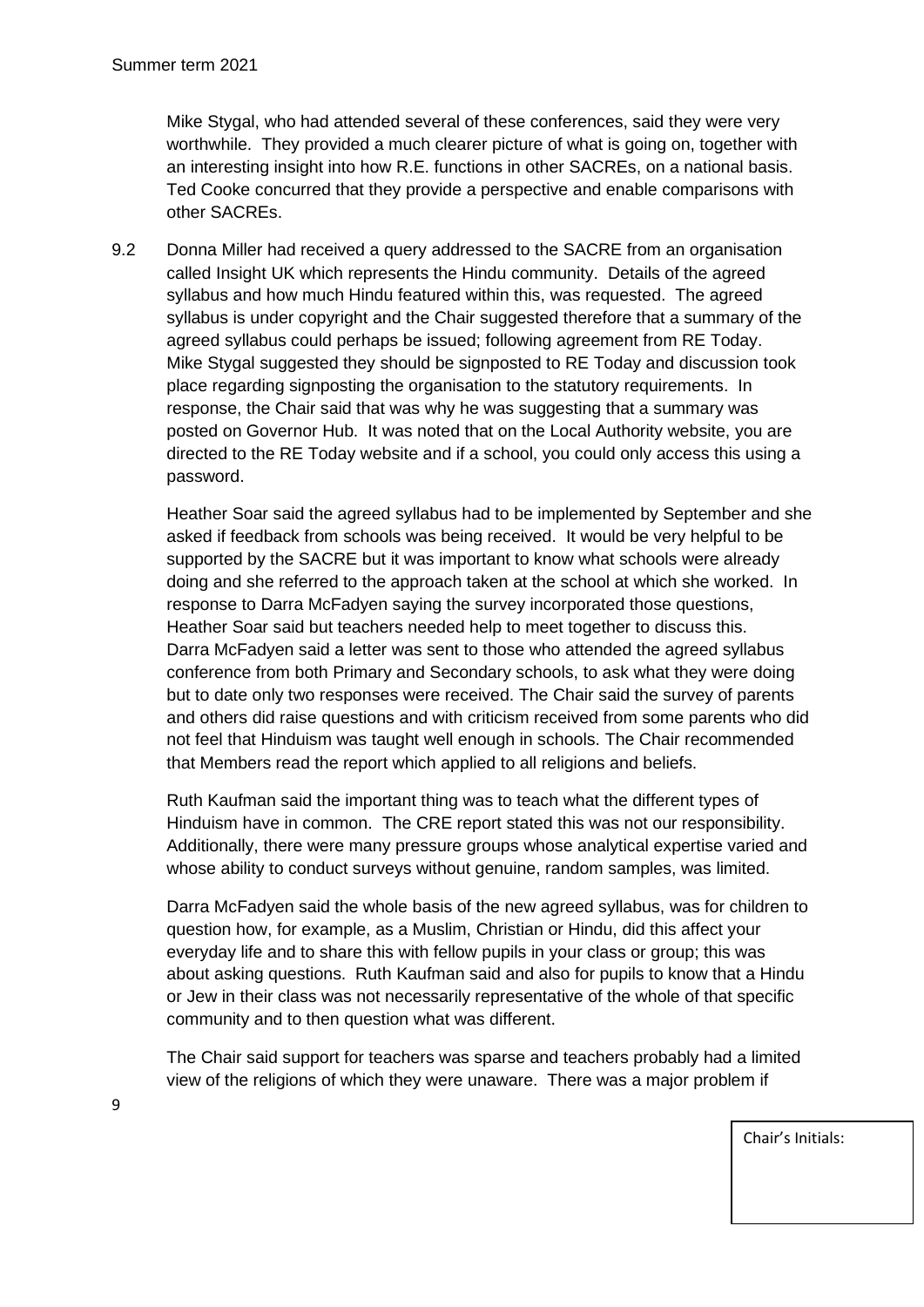teachers made the assumption that what they learn in one place was the same as what they learn in another. Additionally, some books were based on a limited view of religion. This was a significant issue for teachers, i.e. to develop their knowledge and to understand the diversity across religions. In response to Tara Khare referring to the Exam Boards, Darra McFadyen said pupils have to study two faiths, with Christianity being the predominant faith. Mike Stygal said the school would decide the religions studied.

Ruth Kaufman said support to schools needed to be addressed; this was important. To consider also that Darra McFadyen's letter may not have reached the right people in the respective schools. Darra McFadyen said this was included within the Plan and she had approached Faith and Belief and RE Today to ask what packages could be offered as support to schools and how much this would cost.

- **Q. Heather Soar was asked what she considered would be the most effective way to get colleagues together?**
- **A.** Heather Soar suggested a long and medium term plan. To contact staff in both Primary and Secondary schools and to share what the medium term plan looks like. To compare what lessons look like and the outcomes in books. To see that standards and expectations across Waltham Forest are the same. Outcomes were not yet being seen in books. Heather said it would be good to share experiences and good practice.

A question to be considered outside of this meeting is if the statutory agreed syllabus can be published.

Rev Katherine Ward, observing at this meeting, is a Foundation Governor at a C of E school in Waltham Forest and one that would be happy to contribute its views.

The Chair said a significant task for schools was to work on the agreed syllabus and to embed this. When talking to RE Today, an element of the discussion was to include teacher support groups. In response to the Chair asking if this could be built into the Primary and Secondary Group networks, Darra McFadyen said, yes. This could comprise one hour of sharing and planning and then a 30 minute discussion regarding what was going on in schools and then to incorporate some training. This could comprise 2 x 90 minute meetings per year and then for schools to be given a named person to contact during the remainder of the year, should any questions arise. Heather Soar said this would be beneficial. **Action: Darra McFadyen and the Chair**

### **[Cllr Anna Mbachu joined the meeting at 6.55 p.m.]**

9.3 Annual General Meeting (AGM)

Darra McFadyen said it would be good to invite a speaker to the AGM in September of this year. In response, Mike Stygal suggested inviting an Executive member of NASACRE. **Action: Chair**